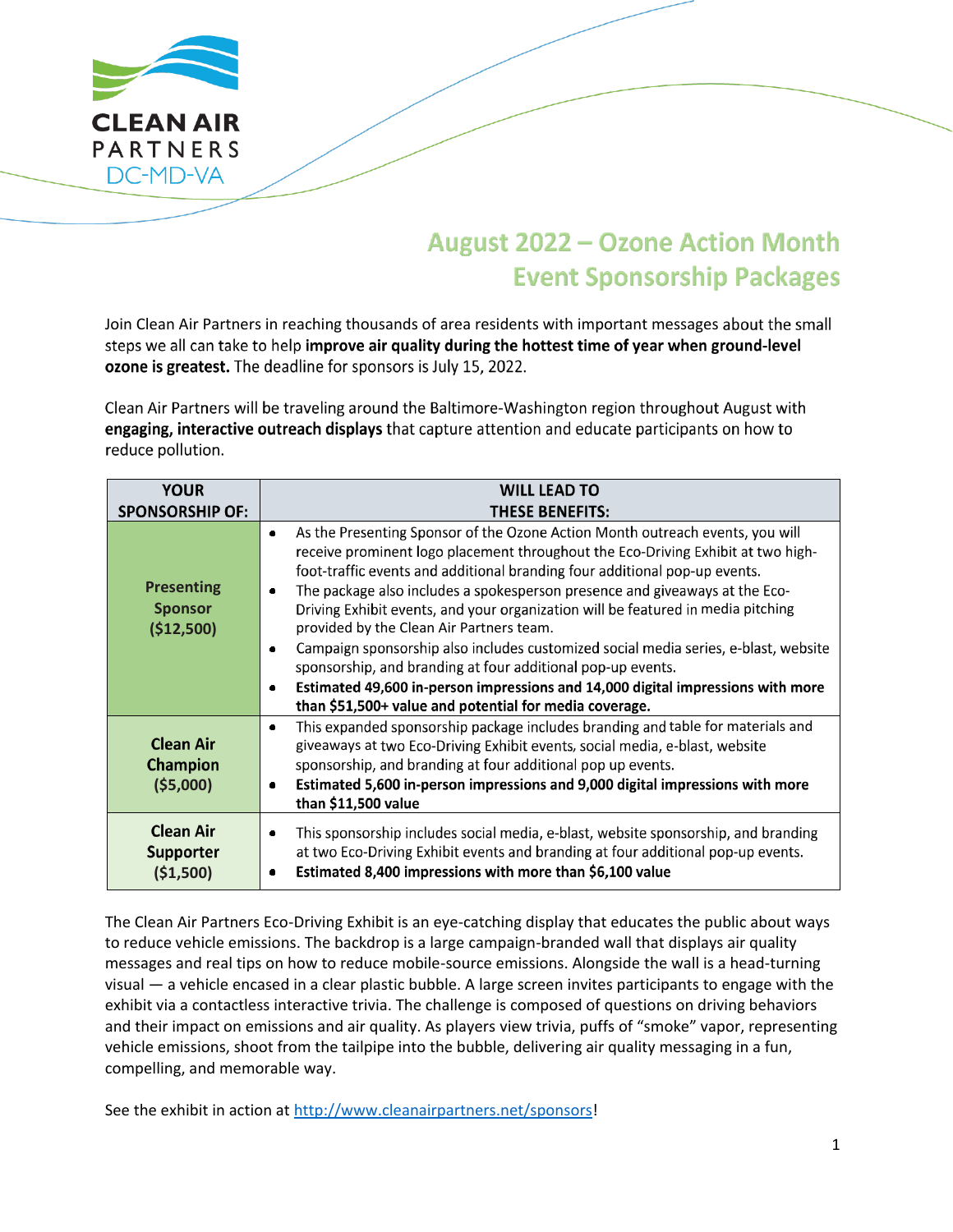



In August, the Eco-Driving Exhibit will be traveling to two high-foot-traffic locations – one in the greater DC metropolitan area and one in the greater Baltimore area. Additionally, we will have four pop-up events to include a tire pressure demonstration, clean/dirty air filter display, and wall with clean air tips.

## **SPONSORSHIP LEVELS AND BENEFITS**

| <b>SPECIAL EVENT BENEFITS</b>                                                                                                                                                                                                                                                                                                                                                                                                                                                                                                                                                                                                                                                                                               | <b>Presenting</b> | <b>Clean Air</b> | <b>Clean Air</b> |
|-----------------------------------------------------------------------------------------------------------------------------------------------------------------------------------------------------------------------------------------------------------------------------------------------------------------------------------------------------------------------------------------------------------------------------------------------------------------------------------------------------------------------------------------------------------------------------------------------------------------------------------------------------------------------------------------------------------------------------|-------------------|------------------|------------------|
|                                                                                                                                                                                                                                                                                                                                                                                                                                                                                                                                                                                                                                                                                                                             | <b>Sponsor</b>    | Champion         | <b>Supporter</b> |
|                                                                                                                                                                                                                                                                                                                                                                                                                                                                                                                                                                                                                                                                                                                             | (\$12,500)        | (55,000)         | (51,500)         |
| Headlining Sponsorship of 2 Eco-Driving Exhibit Events during<br>Ozone Action Month (Estimated \$40,000 value) includes:<br>Logo present on every question of the large screen-digital quiz<br>$\bullet$<br>Special quiz question focused on your issue<br>$\bullet$<br>Spokesperson presence at event, with media pitching<br>$\bullet$<br>provided by the Clean Air Partners team.<br>Polaroid giveaway (branding on photo given to participant)<br>$\bullet$<br>Sticker hand-outs (500-1,000 with partner logo)<br>$\bullet$<br>Additional branded signage:<br>$\bullet$<br>Prominent logo placement on event sandwich boards<br>$\circ$<br>"In bubble" on-vehicle magnet<br>$\circ$<br>On-bubble patch cling<br>$\circ$ |                   |                  |                  |